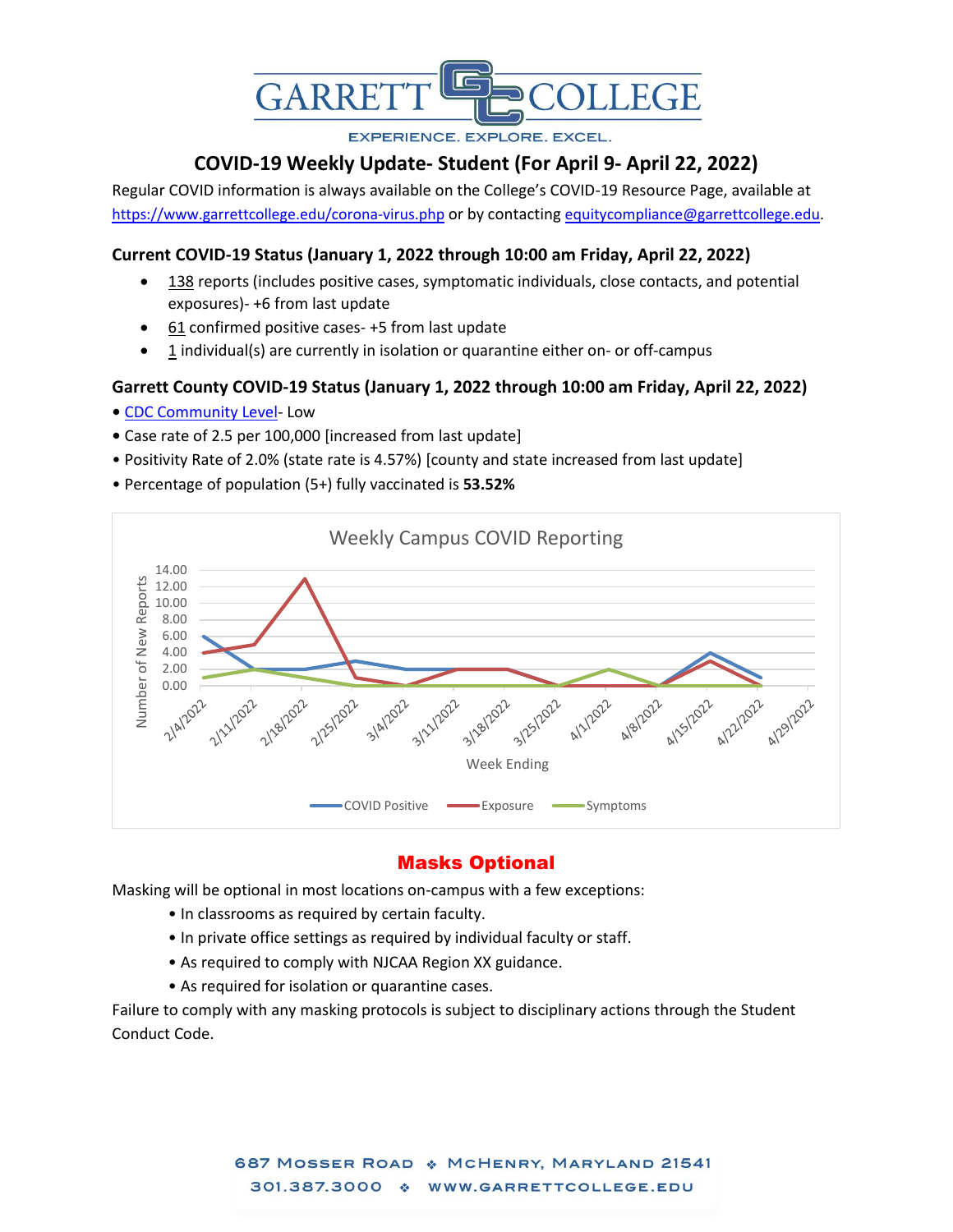

**EXPERIENCE. EXPLORE. EXCEL.** 

#### **Testing**

Testing locations include (please call ahead to confirm testing is available at the time of the request):

- Garrett County Health Department (301) 334-7697; Register online at CIAN Diagnostics [\(ciandx.com\)](https://portal.ciandx.com/register?team=garrett_county_hd)
- WVU Medicine Urgent Care in McHenry (301) 387-8718
- UPMC Urgent Care in McHenry (240) 488-4139

#### **Vaccinations**

We strongly encourage individuals to get vaccinated and those who are eligible for a booster to do so.

**Next on-Campus Clinic will be on campus Thursday, April 28 from 1-4pm in room 301 providing COVID vaccinations and boosters for those interested/eligible. Vaccines to be available will be: Moderna (18 and older), Pfizer(12 and older), Pfizer (5-11 year old), and Janssen (J & J)-(18 and older). This has been set up as a Walk In clinic. A person can register ahead of time but will not be assigned an appointment time. To register, please visit: [https://www.marylandvax.org/appointment/en/reg/6071129992](https://linkprotect.cudasvc.com/url?a=https%3a%2f%2fwww.marylandvax.org%2fappointment%2fen%2freg%2f6071129992&c=E,1,05umWB-YjxkblB9vle7mL6xAKkjW4dOBkt2m1GLKY5STksljSUCgjj4X7mGfafj0OX6c7Sde7H5MxyJMffml9Ml__1p6GdYdgwrUdx6Vz6YAVYdvkSMG&typo=1)**

To locate and schedule a Health Department clinic, visit: [https://garretthealth.org/vax-updated/.](https://garretthealth.org/vax-updated/) To locate other vaccination sites, visit:<https://coronavirus.maryland.gov/pages/vaccine>

*Boosters:* The [CDC](https://www.cdc.gov/coronavirus/2019-ncov/vaccines/booster-shot.html) has approved second booster shots for the following individuals:

- People who received Johnson & Johnson's Janssen COVID-19 vaccine for their first shot and booster
- Adults ages 50 years and older
- People who are moderately or severely immunocompromised

### **Quarantine and Isolation Protocols-**

Garrett College will follow the [shortened quarantine and isolation period](https://www.cdc.gov/coronavirus/2019-ncov/your-health/quarantine-isolation.html) advised by the Centers for Disease Control and Prevention (CDC). The protocols are as follows:

- Isolation:
	- o Test positive, isolate for at least 5 days.
	- $\circ$  Return after 5 days if no fever for 24-hours and other symptoms have improved or were asymptomatic.
		- Must mask and avoid being around high-risk individuals for 10 days.
	- $\circ$  Individuals who were severely ill or are immunocompromised should isolate for 10 days.
- Quarantine for exposure/close contact:
	- o Fully vaccinated **and** boosted **or** fully vaccinated but not yet eligible for a booster (2 months for J&J or 5 months for Pfizer or Moderna):
		- Not required to quarantine unless symptomatic.
		- Should test at least 5 days after exposure.
		- Must mask, distance when possible, and monitor for symptoms for 10 days.
	- o Unvaccinated **or** fully vaccinated but not boosted when eligible:
		- Quarantine for at least 5 days, unless symptomatic.
			- Should test at least 5 days after exposure.

687 MOSSER ROAD & MCHENRY, MARYLAND 21541 301.387.3000 \* WWW.GARRETTCOLLEGE.EDU